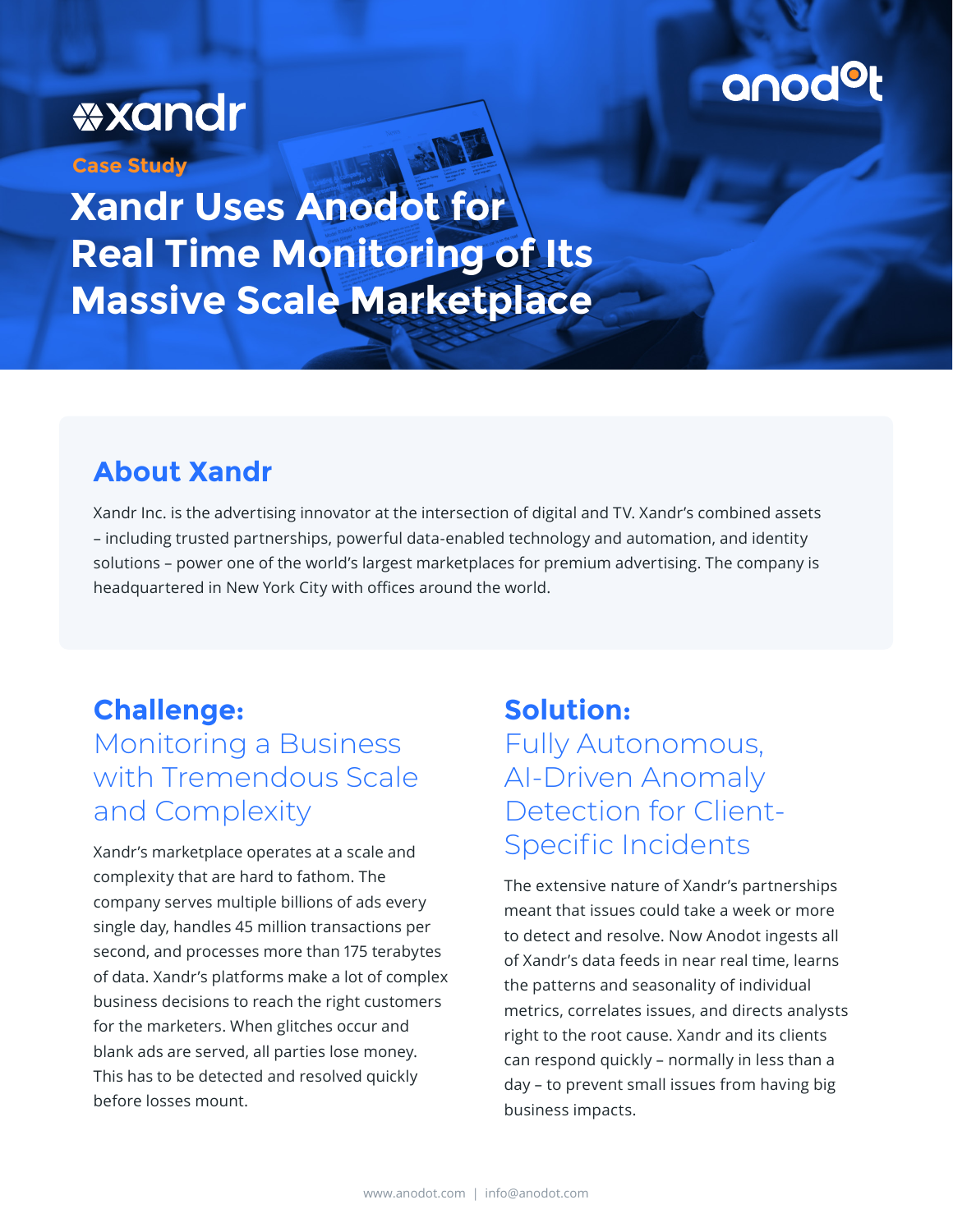## **\*xandr**

 *"The fragmented toolset created more complexity and confusion for us. We had to install agents on all those servers, which was very hard to manage and maintain"*

**Ben John, Chief Technology Officer**

Xandr's massive marketplace sits in the center of a global digital business ecosystem. Originally part of AT&T and Warner Media, Xander has access to all the brands, content, and directto-consumer relationships afforded by that affiliation. As Xandr becomes part of Microsoft through acquisition, the possibilities for reaching even more consumers, publishers, and marketers open up.

Ben John, Xandr's Head of Engineering, Product, Customer Success, and Operations, likens the company to the role Uber plays in ridesharing. "Think of how Uber connects drivers to riders. Xandr is Uber for advertising," says John. "It's a marketplace where we connect the demand side and the supply side through an exchange that we built to monetize the content and leverage our platform for marketers to reach the right audiences."

The complexity of the marketplace is tremendous. Xandr works with thousands of companies on each side – supply and demand – as well as supporting third-party applications such as payment systems, customer relationship management, and marketing tools. There are millions of moving parts in this marketplace

that are in constant flux. "A lot of things can go wrong when it comes to the technology and engineering of this platform," says John. "We want to make sure we provide the best business value for our customers and make sure our consumers are leveraging those services."

Xandr's infrastructure includes thousands of servers and hundreds of applications across its global data centers. The company used a variety of disparate tools to monitor the performance of the infrastructure itself as well as the delivery of the ads. "The fragmented toolset created more complexity and confusion for us. We had to install agents on all those servers, which was very hard to manage and maintain," says John.

"To determine what was happening in our environment, our people would look at all sorts of logs and monitors. They would get alerts about incidents. It was all very disjointed. They would try to correlate everything manually to understand the business impact, but that is really, really hard to do. And every minute, we were losing revenue, and our customers were losing revenue. Time is of the essence in a fastpaced business like ours."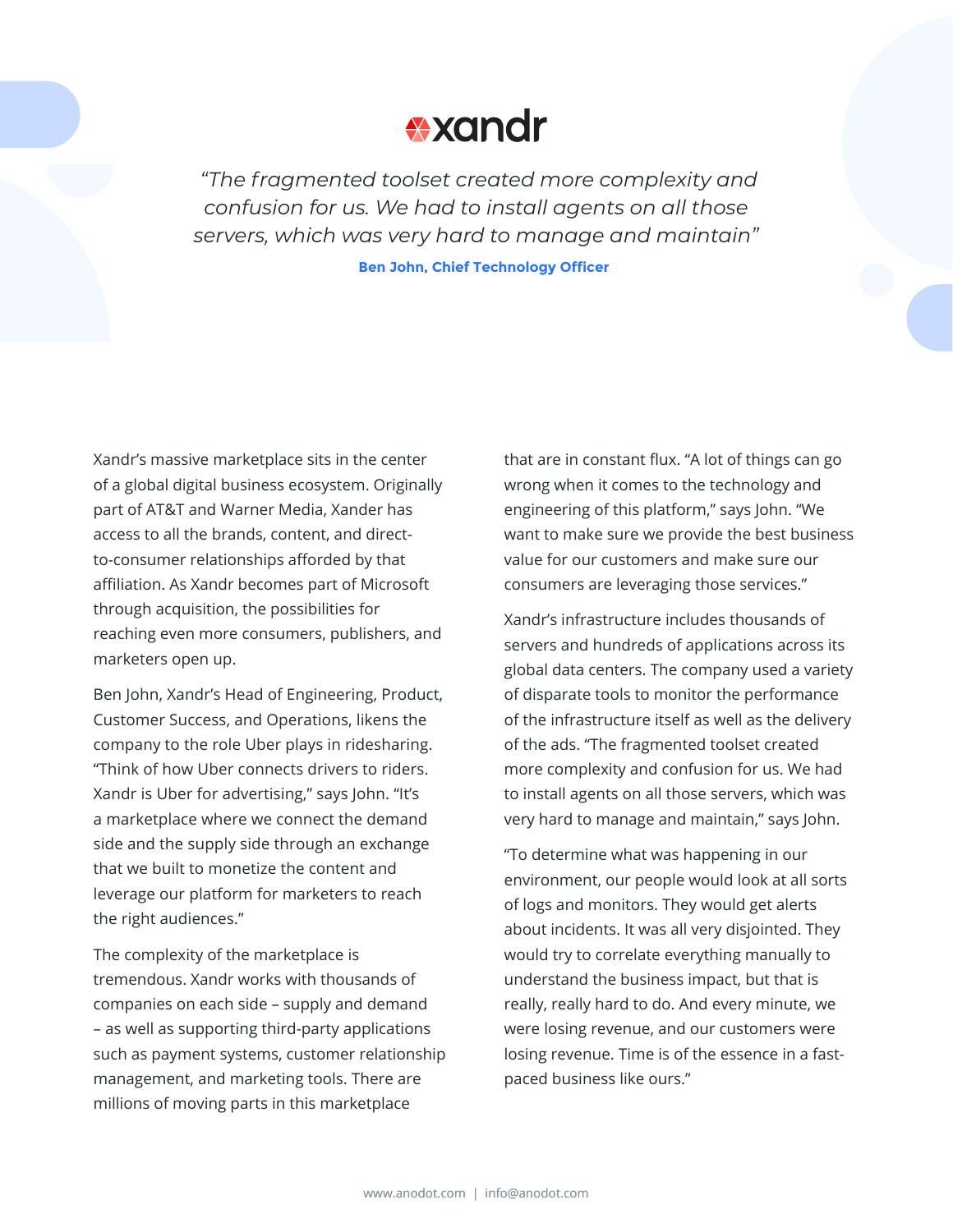## **Xandr Had Several Problems to Solve**

#### **Fragmentation**

The main problem Xandr was looking to solve was how to connect these disjointed views of the marketplace platform's health and performance to actual business outcomes. "The biggest gap in our toolset was too much fragmentation," says John. "I was adamant that we would not deploy a manual NOC because you can't scale that way. Instead, we want machines to detect systemic issues and resolve them. That was our number one priority."

#### **Detecting Client-Specific Problems**

A second problem to solve was the ability to detect client-specific problems. "When you run a large platform, you can have four 9's of uptime, but a single customer in a specific region somewhere in the world may be impacted. That's something that's very hard to detect when you don't have total coverage of monitoring. We want to make sure we can identify clients' region-specific incidents that we should be able to resolve and prevent from recurrence."

#### **Alert Noise**

John also set out to reduce the noise of excessive alerts. "Engineers can't deal with alerts that come in every 30 seconds, or every two minutes. But that's reality when we're running global data centers with thousands of servers and hundreds of applications," says John. "There may be many alerts that relate to the same event, but they just aren't automatically correlated. We need for the excessive noise of alerts to be distilled down to what's most important to the business."

#### **Complex Management**

In addition, John set the requirements that any solution they chose must be cloud-based, and ready to provide data integrations out of the box. "We don't want to have to manage an onprem solution, and manage the upgrades and licenses," he says. "We just want to collect our metrics and push them to a system that can analyze the data, correlate the events, and tell us what's impacting the business." Anodot's ability to meet the requirements and solve Xandr's stated problems captured John's interest.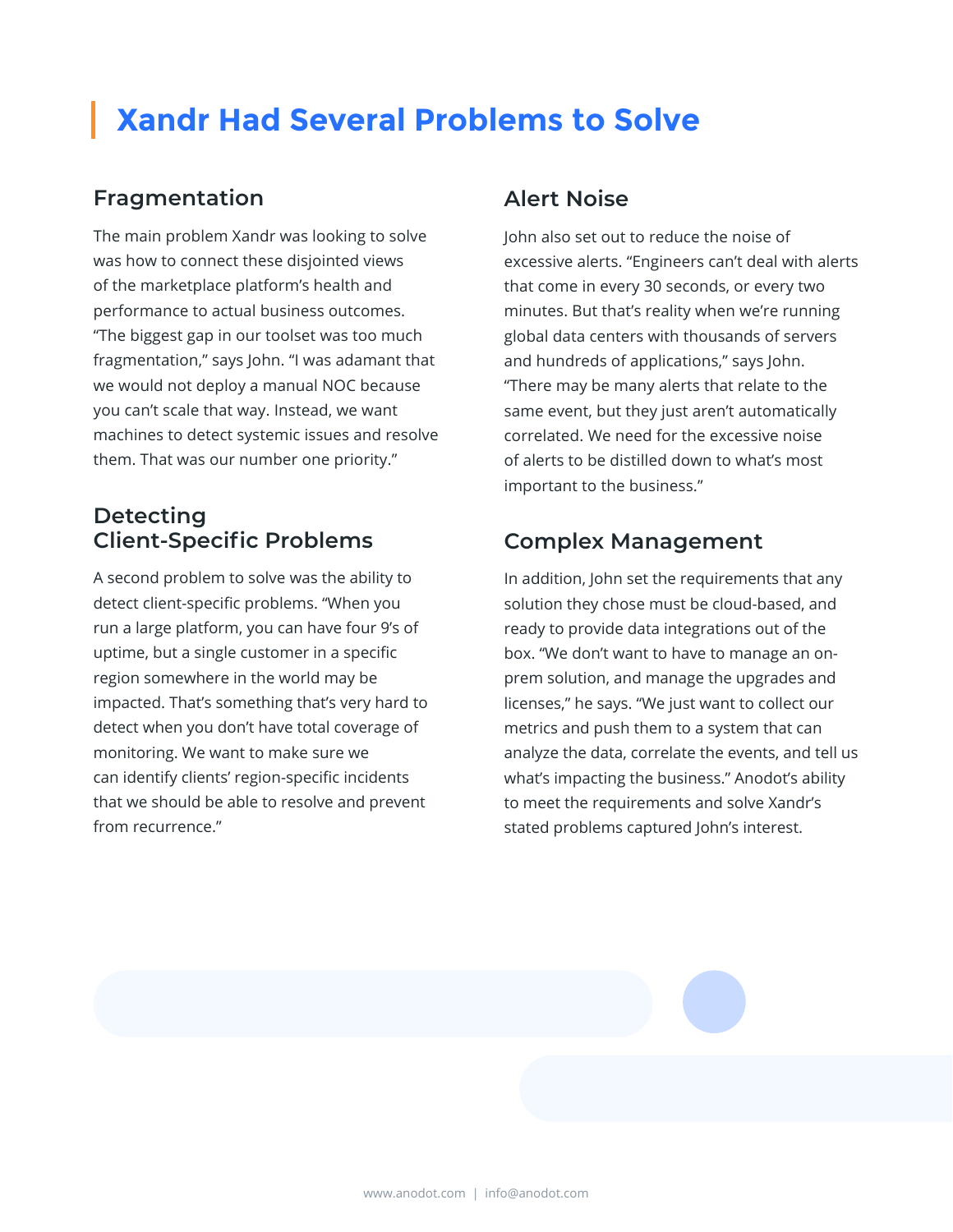## **Anodot Learns Data Behavior Patterns and Handily Identifies Anomalies**

"Anodot is a machine learning-based system that reads the data, collects the correlation, and generates the feedback," according to John. "We use agents to collect the data and then we push the metrics to Anodot in near real time. The more metrics that we push, the better results we are able to get. You want Anodot to learn your business, learn your metrics, learn the behaviors, learn the patterns of data traffic, such as what day of the week is peak, or what hour of the day is different from the rest of the day. Everything like that, the system will learn and optimize by itself."

He says it's important to define specific business and customer use cases. "For example, if you go to a website or a mobile app and you see a blank spot where an ad should be, that's not good. It's not a good customer experience, not better monetization for our customers, and Xandr is losing revenue as well. We should be able to capture events like that, so this is a good use case to have Anodot monitor for."

Xandr has its Anodot results integrated through Slack to automatically notify people like engineers, account managers, code managers, and solutions consultants. This helps get issues resolved faster by the people with the knowledge, skills, and customer relationships to get to the underlying cause.

Without Anodot monitoring this use case, customers would be the ones calling their Xandr account manager to complain about the problem. Then IT would have to check the logs and the monitors to see what was happening. All the while, time is going by and the customer and Xandr are both losing revenue and the customer experience is impacted.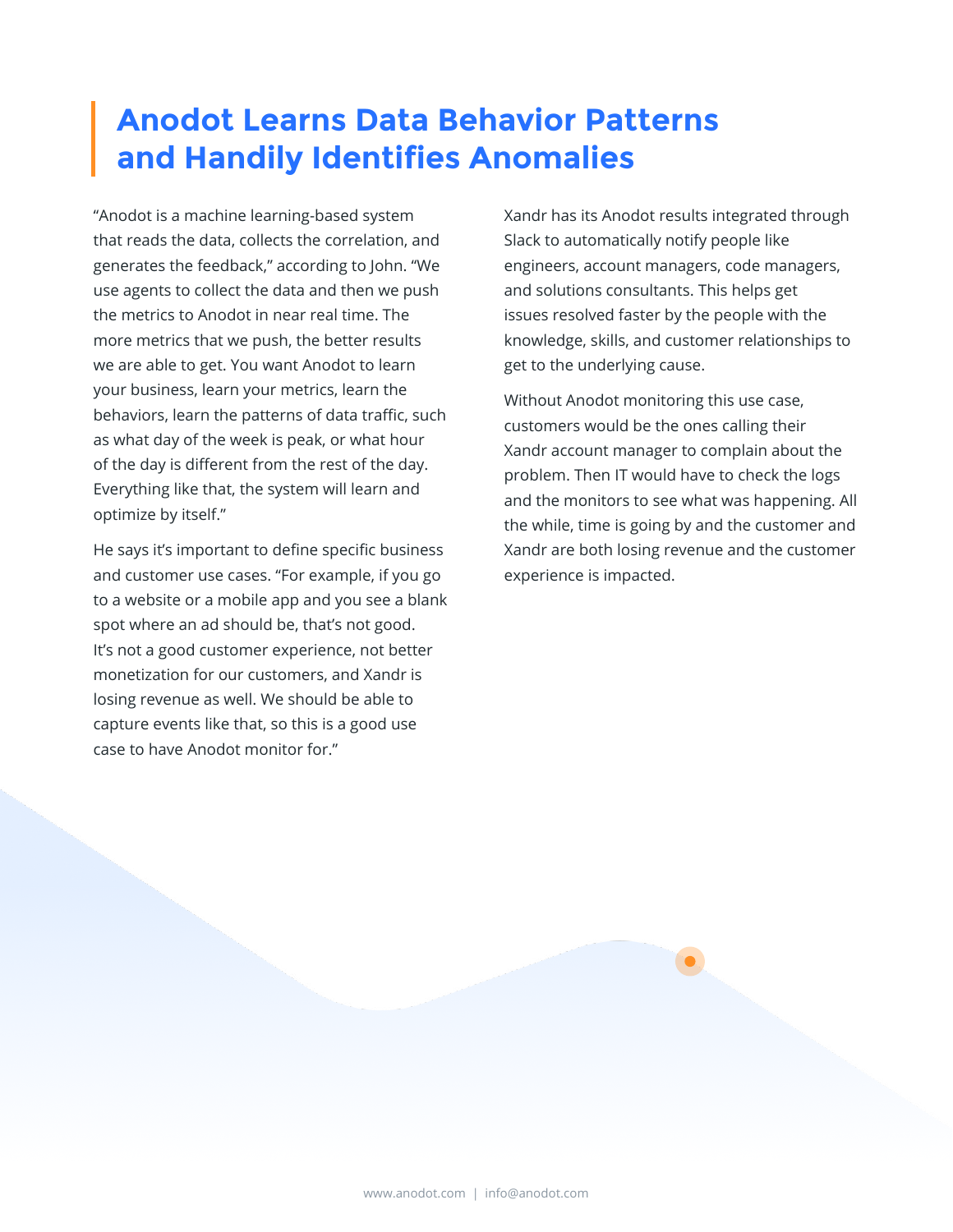## **\*xandr**

*Anodot helps us find so many incidents within a few hours or a day compared to multiple days and weeks. We were able to resolve quickly to save money for both Xandr and our customer.*

**Ben John, Chief Technology Officer**

## **Xandr's Results Over the Years of Anodot Usage**

Since adopting Anodot, Xandr has reduced its time-to-detection from a week or more to less than a day. Because Xandr's platform is integrated with so many partners, in the days before Anodot, it would require a lot of effort and time to figure out a problem. "Anodot helps us find so many incidents within a few hours or a day compared to multiple days and weeks," says john.

Xandr has had several good catches over the years. "Anodot has caught incidents that we were able to resolve quickly to save money for both Xandr and our customer," according to John. What's more, Xandr was able to save on resources that would ordinarily be used to run around to look at logs and check monitors.

"The benefits are definitely worth the investment we put in," concludes John. "Anodot is a great product and platform that is absolutely working for our scale and our needs. It solves the complexity of our platform and we are getting great results. And we're not done yet. I'm excited about Anodot's roadmap ahead. We plan to do so much more with them."